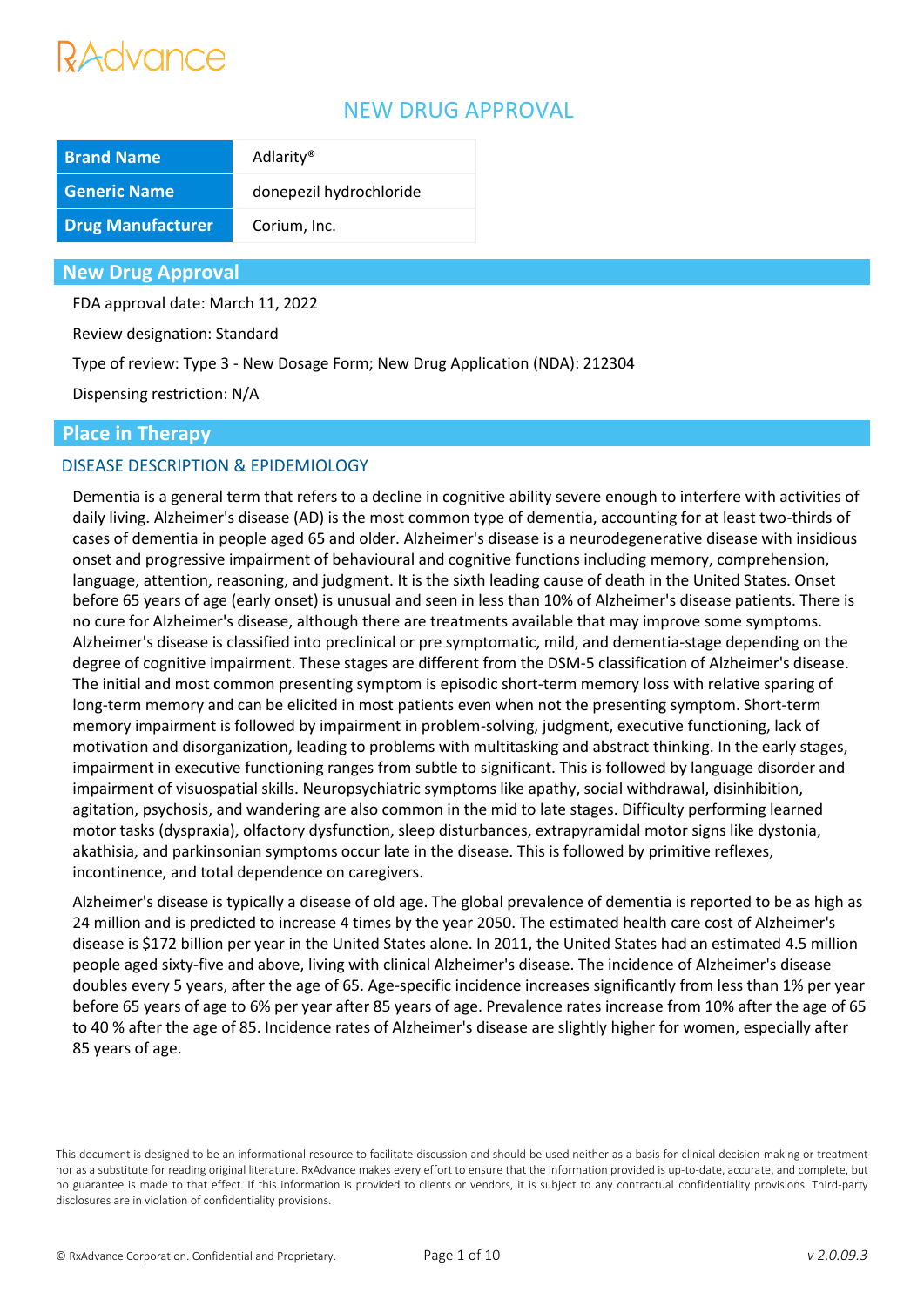# RAdvance

# NEW DRUG APPROVAL

### **Efficacy**

The efficacy of Adlarity® is based on a relative bioavailability study in healthy subjects comparing Adlarity® transdermal system to Aricept® tablets. The clinical studies described below were conducted using donepezil tablets.

#### **Mild to Moderate Alzheimer's Disease-**

The effectiveness of donepezil as a treatment for mild to moderate Alzheimer's disease is demonstrated by the results of two randomized, double-blind, placebo-controlled clinical investigations of donepezil tablets in patients with Alzheimer's disease (diagnosed by NINCDS and DSM III-R criteria, Mini-Mental State Examination ≥ 10 and ≤ 26 and Clinical Dementia Rating of 1 or 2). The mean age of patients participating in these donepezil trials was 73 years with a range of 50 to 94. Approximately 62% of patients were women and 38% were men. The racial distribution was white 95%, black 3%, and other races 2%. The higher dose of 10 mg did not provide a statistically significantly greater clinical benefit than 5 mg. There is a suggestion, however, based upon order of group mean scores and dose trend analyses of data from these clinical trials, that a daily dose of 10 mg of donepezil might provide additional benefit for some patients. Accordingly, whether or not to employ a dose of 10 mg is a matter of prescriber and patient preference.

**Study Outcome Measures**- In each study, the effectiveness of treatment with donepezil was evaluated using a dual outcome assessment strategy. The ability of donepezil to improve cognitive performance was assessed with the cognitive subscale of the Alzheimer's Disease Assessment Scale (ADAS-cog), a multi-item instrument that has been extensively validated in longitudinal cohorts of Alzheimer's disease patients. The ADAS-cog examines selected aspects of cognitive performance including elements of memory, orientation, attention, reasoning, language, and praxis. The ADAS-cog scoring range is from 0 to 70, with higher scores indicating greater cognitive impairment. Elderly normal adults may score as low as 0 or 1, but it is not unusual for non-demented adults to score slightly higher.

The patients recruited as participants in each study had mean scores on the ADAS-cog of approximately 26 points, with a range from 4 to 61. Experience based on longitudinal studies of ambulatory patients with mild to moderate Alzheimer's disease suggest that scores on the ADAS-cog increase (worsen) by 6-12 points per year. However, smaller changes may be seen in patients with very mild or very advanced disease since the ADAS-cog is not uniformly sensitive to change over the course of the disease. The annualized rate of decline in the placebo patients participating in donepezil trials was approximately 2 to 4 points per year.

The ability of donepezil to produce an overall clinical effect was assessed using a Clinician's Interview-Based Impression of Change that required the use of caregiver information, the CIBIC-plus. The CIBIC-plus is not a single instrument and is not a standardized instrument like the ADAS-cog. Clinical trials for investigational drugs have used a variety of CIBIC formats, each different in terms of depth and structure.

As such, results from a CIBIC-plus reflect clinical experience from the trial or trials in which it was used and cannot be compared directly with the results of CIBIC-plus evaluations from other clinical trials. The CIBIC- plus used in donepezil trials was a semi-structured instrument that was intended to examine four major areas of patient function: General, Cognitive, Behavioral, and Activities of Daily Living. It represents the assessment of a skilled clinician based upon his/her observations at an interview with the patient, in combination with information supplied by a caregiver familiar with the behavior of the patient over the interval rated. The CIBIC- plus is scored as a seven-point categorical rating, ranging from a score of 1, indicating "markedly improved," to a score of 4, indicating "no change" to a score of 7, indicating "markedly worse." The CIBIC-plus has not been systematically compared directly to assessments not using information from caregivers (CIBIC) or other global methods.

**Thirty-Week Study**- In a study of 30 weeks duration, 473 patients were randomized to receive single daily doses of placebo, 5 mg/day or 10 mg/day of donepezil tablets. The 30-week study was divided into a 24-week double-blind

This document is designed to be an informational resource to facilitate discussion and should be used neither as a basis for clinical decision-making or treatment nor as a substitute for reading original literature. RxAdvance makes every effort to ensure that the information provided is up-to-date, accurate, and complete, but no guarantee is made to that effect. If this information is provided to clients or vendors, it is subject to any contractual confidentiality provisions. Third-party disclosures are in violation of confidentiality provisions.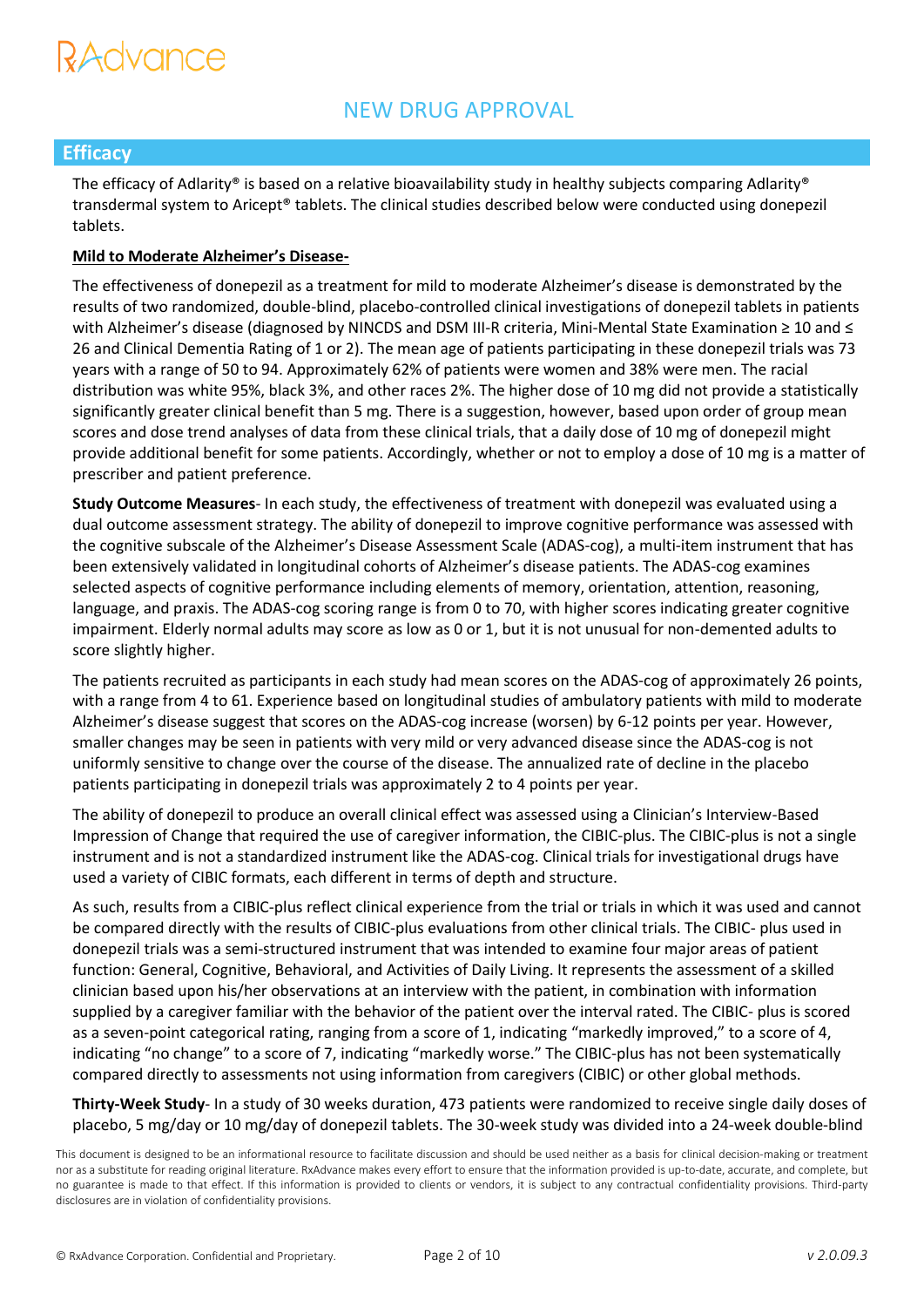# dvance

## NEW DRUG APPROVAL

active treatment phase followed by a 6-week single-blind placebo washout period. The study was designed to compare 5 mg/day or 10 mg/day fixed doses of donepezil tablets to placebo. However, to reduce the likelihood of cholinergic effects, the 10 mg/day treatment was started following an initial 7-day treatment with 5 mg/day doses.

**Effects on the ADAS-cog**- Figure 1 illustrates the time course for the change from baseline in ADAS-cog scores for all three dose groups over the 30 weeks of the study. After 24 weeks of treatment, the mean differences in the ADAS-cog change scores for donepezil treated patients compared to the patients on placebo were 2.8 and 3.1 points for the 5 mg/day and 10 mg/day treatments, respectively. These differences were statistically significant. While the treatment effect size may appear to be slightly greater for the 10 mg/day treatment, there was no statistically significant difference between the two active treatments.

Following 6 weeks of placebo washout, scores on the ADAS-cog for both the donepezil treatment groups were indistinguishable from those patients who had received only placebo for 30 weeks. This suggests that the beneficial effects of donepezil abate over 6 weeks following discontinuation of treatment and do not represent a change in the underlying disease. There was no evidence of a rebound effect 6 weeks after abrupt discontinuation of therapy.





Figure 2 illustrates the cumulative percentages of patients from each of the three treatment groups who had attained the measure of improvement in ADAS-cog score shown on the X-axis. Three change scores (7-point and 4 point reductions from baseline or no change in score) have been identified for illustrative purposes, and the percent of patients in each group achieving that result is shown in the inset table. The curves demonstrate that both patients assigned to placebo and donepezil have a wide range of responses, but that the active treatment groups are more likely to show greater improvements. A curve for an effective treatment would be shifted to the left of the curve for placebo, while an ineffective or deleterious treatment would be superimposed upon or shifted to the right of the curve for placebo.

#### **Figure 2. Cumulative Percentage of Patients Completing 24 Weeks of Doubled- blind Treatment with Specified Changes from Baseline ADAS-cog Scores. The Percentages of Randomized Patients who Completed the Study were: Placebo 80%, 5mg/day 85% and 10 mg/day 68%**

This document is designed to be an informational resource to facilitate discussion and should be used neither as a basis for clinical decision-making or treatment nor as a substitute for reading original literature. RxAdvance makes every effort to ensure that the information provided is up-to-date, accurate, and complete, but no guarantee is made to that effect. If this information is provided to clients or vendors, it is subject to any contractual confidentiality provisions. Third-party disclosures are in violation of confidentiality provisions.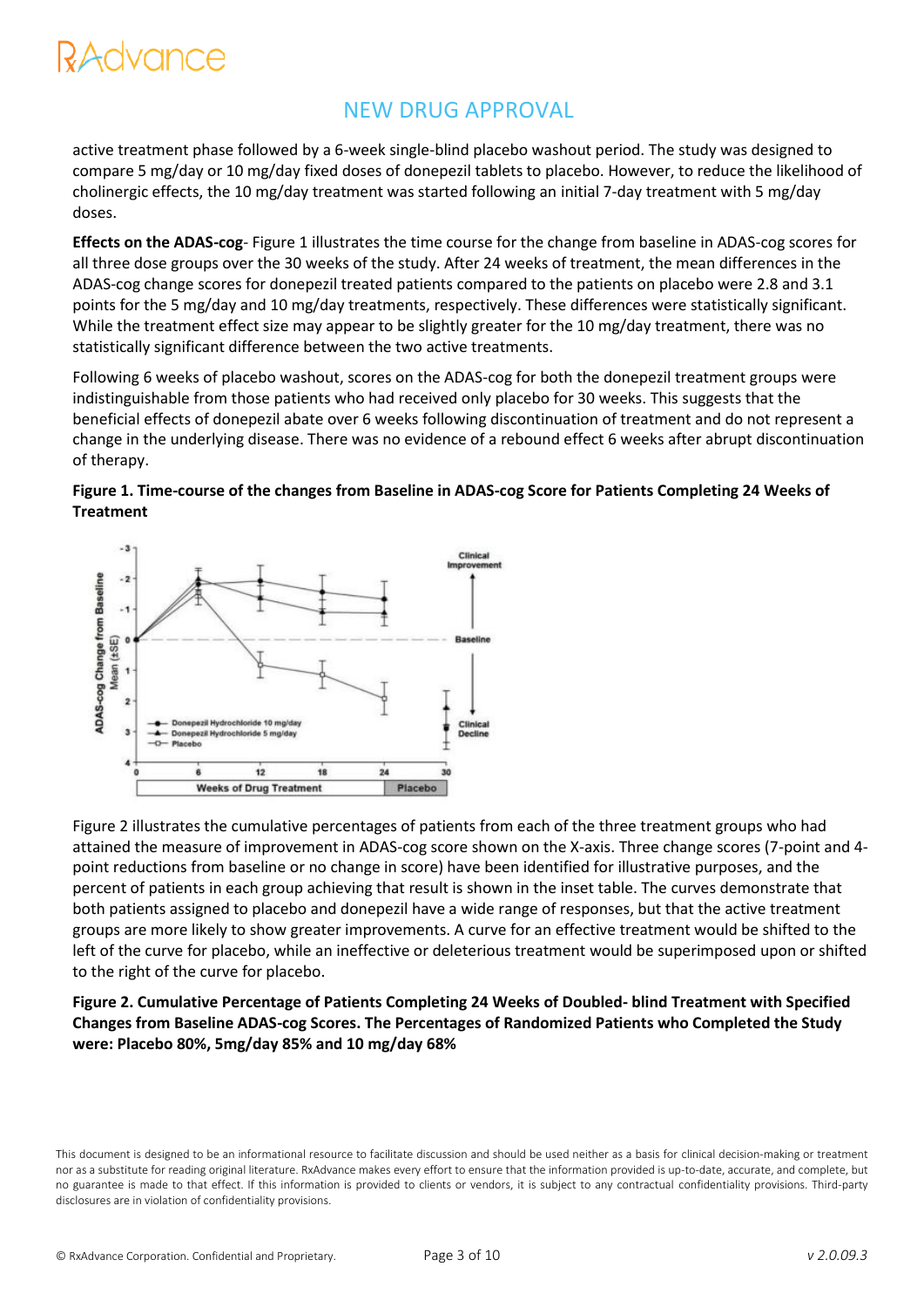# dvance

### NEW DRUG APPROVAL



**Effects on the CIBIC-plus**- Figure 3 is a histogram of the frequency distribution of CIBIC-plus scores attained by patients assigned to each of the three treatment groups who completed 24 weeks of treatment. The mean drugplacebo differences for these groups of patients were 0.35 points and 0.39 points for 5 mg/day and 10 mg/day of donepezil, respectively. These differences were statistically significant. There was no statistically significant difference between the two active treatments.





**Fifteen-Week Study**- In a study of 15 weeks duration, patients were randomized to receive single daily doses of placebo or either 5 mg/day or 10 mg/day of donepezil tablets for 12 weeks, followed by a 3-week placebo washout period. As in the 30-week study, to avoid acute cholinergic effects, the 10 mg/day treatment followed an initial 7-day treatment with 5 mg/day doses.

**Effects on the ADAS-cog**- Figure 4 illustrates the time course of the change from baseline in ADAS-cog scores for all three dose groups over the 15 weeks of the study. After 12 weeks of treatment, the differences in mean ADAScog change scores for the donepezil treated patients compared to the patients on placebo were 2.7 and 3.0 points each, for the 5 and 10 mg/day donepezil treatment groups, respectively. These differences were statistically significant. The effect size for the 10 mg/day group may appear to be slightly larger than that for 5 mg/day. However, the differences between active treatments were not statistically significant.

#### **Figure 4. Time-course of the Change from Baseline in ADAS-cog Score for Patients Completing the 15-week Study**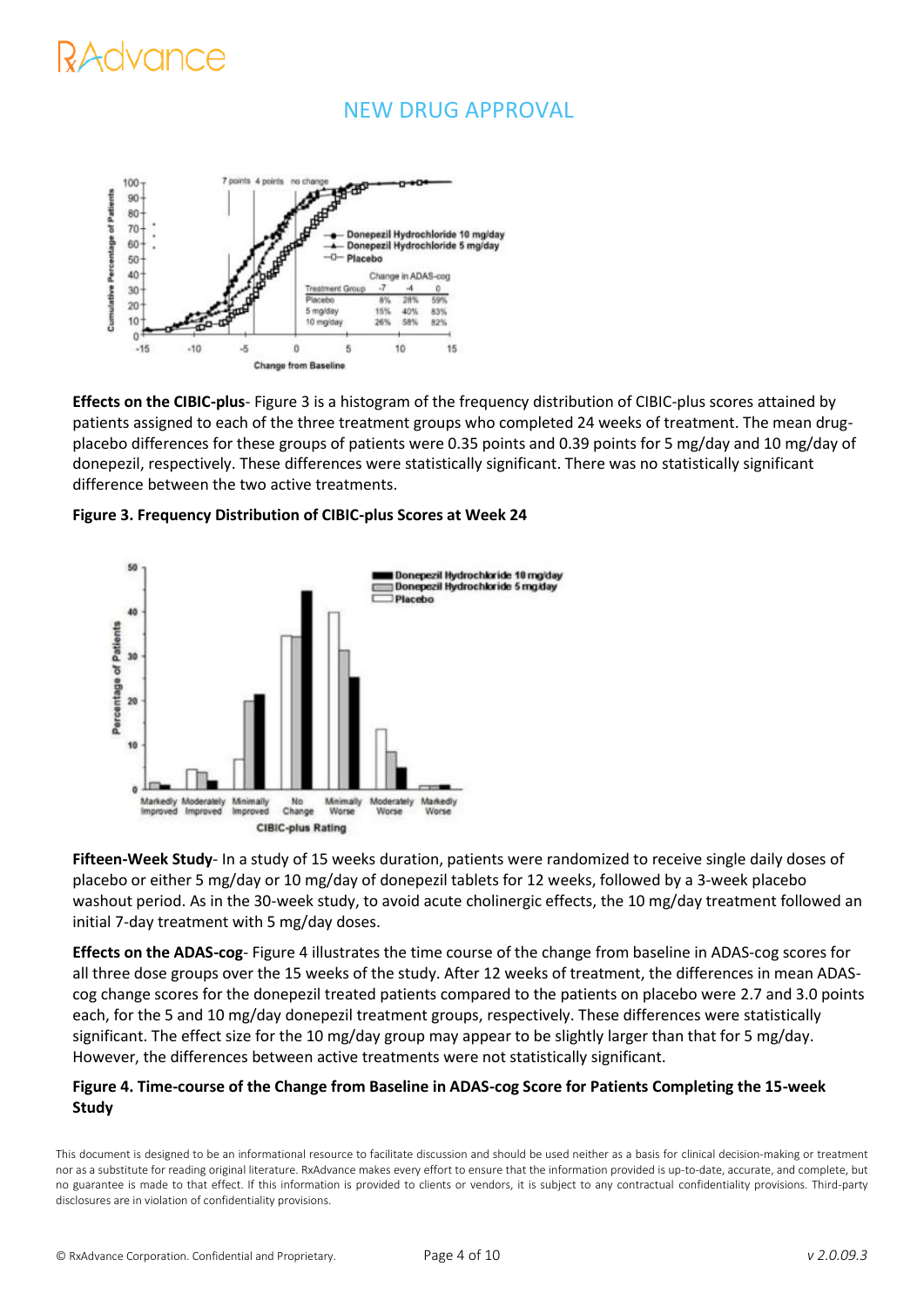# dvance

### NEW DRUG APPROVAL



Following 3 weeks of placebo washout, scores on the ADAS-cog for both the donepezil treatment groups increased, indicating that discontinuation of donepezil resulted in a loss of its treatment effect. The duration of this placebo washout period was not sufficient to characterize the rate of loss of the treatment effect, but the 30 week study demonstrated that treatment effects associated with the use of donepezil abate within 6 weeks of treatment discontinuation.

Figure 5 illustrates the cumulative percentages of patients from each of the three treatment groups who attained the measure of improvement in ADAS-cog score shown on the X-axis. The same three change scores (7-point and 4-point reductions from baseline or no change in score) as selected for the 30-week study have been used for this illustration. The percentages of patients achieving those results are shown in the inset table. As observed in the 30-week study, the curves demonstrate that patients assigned to either placebo or to donepezil have a wide range of responses, but that the donepezil treated patients are more likely to show greater improvements in cognitive performance.

**Figure 5. Cumulative Percentage of Patients with Specified Changes from Baseline ADAS-cog Scores. The Percentage of Randomized Patients Within Each Treatment Group Who Completed the Study were: Placebo 93%, 5mg/day 90% and 10mg/day 82%**



**Effects on the CIBIC-plus**- Figure 6 is a histogram of the frequency distribution of CIBIC-plus scores attained by patients assigned to each of the three treatment groups who completed 12 weeks of treatment. The differences in mean scores for donepezil treated patients compared to the patients on placebo at Week 12 were 0.36 and 0.38 points for the 5 mg/day and 10 mg/day treatment groups, respectively. These differences were statistically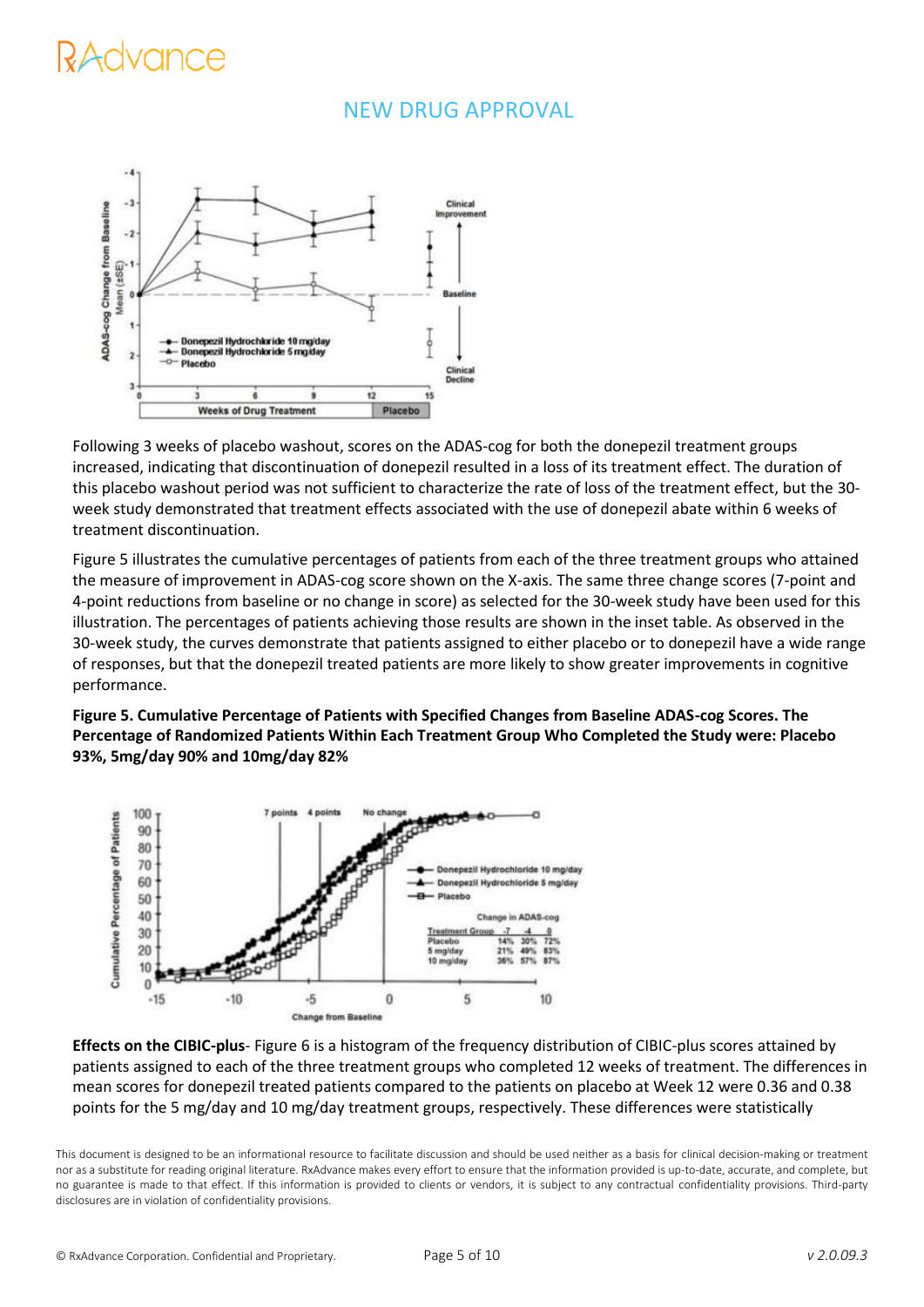# <del>r</del>dvance

### NEW DRUG APPROVAL

significant. In both studies, patient age, sex, and race were not found to predict the clinical outcome of donepezil treatment.



#### **Figure 6. Frequency Distribution of CIBIC-plus Scores at Week 12**

#### **Moderate to Severe Alzheimer's Disease-**

The effectiveness of donepezil in the treatment of patients with moderate to severe Alzheimer's disease was established in studies employing doses of 10 mg/day.

**Swedish 6 Month Study (10 mg/day)-** The effectiveness of donepezil as a treatment for severe Alzheimer's disease is demonstrated by the results of a randomized, double-blind, placebo-controlled clinical study conducted in Sweden (6-month study) in patients with probable or possible Alzheimer's disease diagnosed by NINCDS-ADRDA and DSM-IV criteria, MMSE: range of 1-10. Two hundred and forty-eight (248) patients with severe Alzheimer's disease were randomized to donepezil tablets or placebo. For patients randomized to donepezil, treatment was initiated at 5 mg once daily for 28 days and then increased to 10 mg once daily. At the end of the 6-month treatment period, 90.5% of the donepezil treated patients were receiving the 10 mg/day dose. The mean age of patients was 84.9 years, with a range of 59 to 99. Approximately 77% of patients were women, and 23% were men. Almost all patients were Caucasian. Probable Alzheimer's disease was diagnosed in the majority of the patients (83.6% of donepezil treated patients and 84.2% of placebo treated patients).

**Study Outcome Measures**- The effectiveness of treatment with donepezil was determined using a dual outcome assessment strategy that evaluated cognitive function using an instrument designed for more impaired patients and overall function through caregiver-rated assessment. This study showed that patients on donepezil experienced significant improvement on both measures compared to placebo. The ability of donepezil to improve cognitive performance was assessed with the Severe Impairment Battery (SIB). The SIB, a multi-item instrument, has been validated for the evaluation of cognitive function in patients with moderate to severe dementia. The SIB evaluates selective aspects of cognitive performance, including elements of memory, language, orientation, attention, praxis, visuospatial ability, construction, and social interaction. The SIB scoring range is from 0 to 100, with lower scores indicating greater cognitive impairment. Daily function was assessed using the Modified Alzheimer's Disease Cooperative Study Activities of Daily Living Inventory for Severe Alzheimer's Disease (ADCS-ADL-severe). The ADCS-ADL-severe is derived from the Alzheimer's Disease Cooperative Study Activities of Daily Living Inventory, which is a comprehensive battery of ADL questions used to measure the functional capabilities of patients. Each ADL item is rated from the highest level of independent performance to complete loss. The ADCS-ADL-severe is a subset of 19 items, including ratings of the patient's ability to eat, dress, bathe, use the telephone, get around (or travel), and perform other activities of daily living; it has been validated for the assessment of patients with moderate to severe dementia. The ADCS-ADL-severe has a scoring range of 0 to 54, with the lower scores indicating greater functional impairment. The investigator performs the inventory by interviewing a caregiver, in this study a nurse staff member, familiar with the functioning of the patient.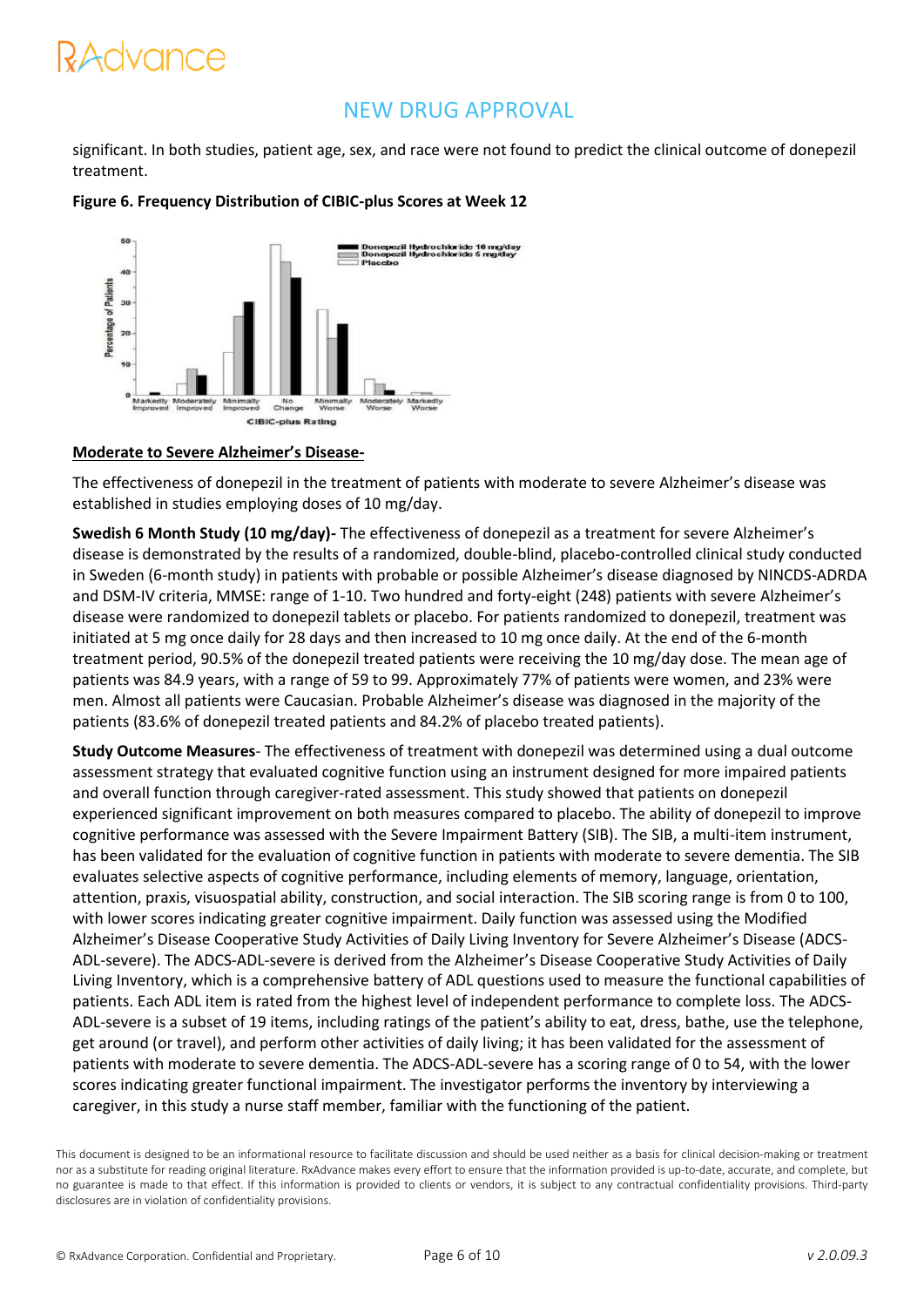# RAdvance

### NEW DRUG APPROVAL

**Effects on the SIB**- Figure 7 shows the time course for the change from baseline in SIB score for the two treatment groups over the 6 months of the study. At 6 months of treatment, the mean difference in the SIB change scores for donepezil treated patients compared to patients on placebo was 5.9 points. Donepezil treatment was statistically significantly superior to placebo.



**Figure 7. Time Course of the Changes from Baseline in SIB Score for Patients Completing 6 months of Treatment**

Figure 8 illustrates the cumulative percentages of patients from each of the two treatment groups who attained the measure of improvement in SIB score shown on the X-axis. While patients assigned both to donepezil and to placebo have a wide range of responses, the curves show that the donepezil group is more likely to show a greater improvement in cognitive performance.





**Effects on the ADCS-ADL-severe**- Figure 9 illustrates the time course for the change from baseline in ADCS-ADLsevere scores for patients in the two treatment groups over the 6 months of the study. After 6 months of treatment, the mean difference in the ADCS-ADL-severe change scores for donepezil treated patients compared to patients on placebo was 1.8 points. Donepezil treatment was statistically significantly superior to placebo.

#### **Figure 9. Time Course of the Changes from Baseline in ADCS-ADL-Severe Score for Patients Completing 6 months of Treatment**

This document is designed to be an informational resource to facilitate discussion and should be used neither as a basis for clinical decision-making or treatment nor as a substitute for reading original literature. RxAdvance makes every effort to ensure that the information provided is up-to-date, accurate, and complete, but no guarantee is made to that effect. If this information is provided to clients or vendors, it is subject to any contractual confidentiality provisions. Third-party disclosures are in violation of confidentiality provisions.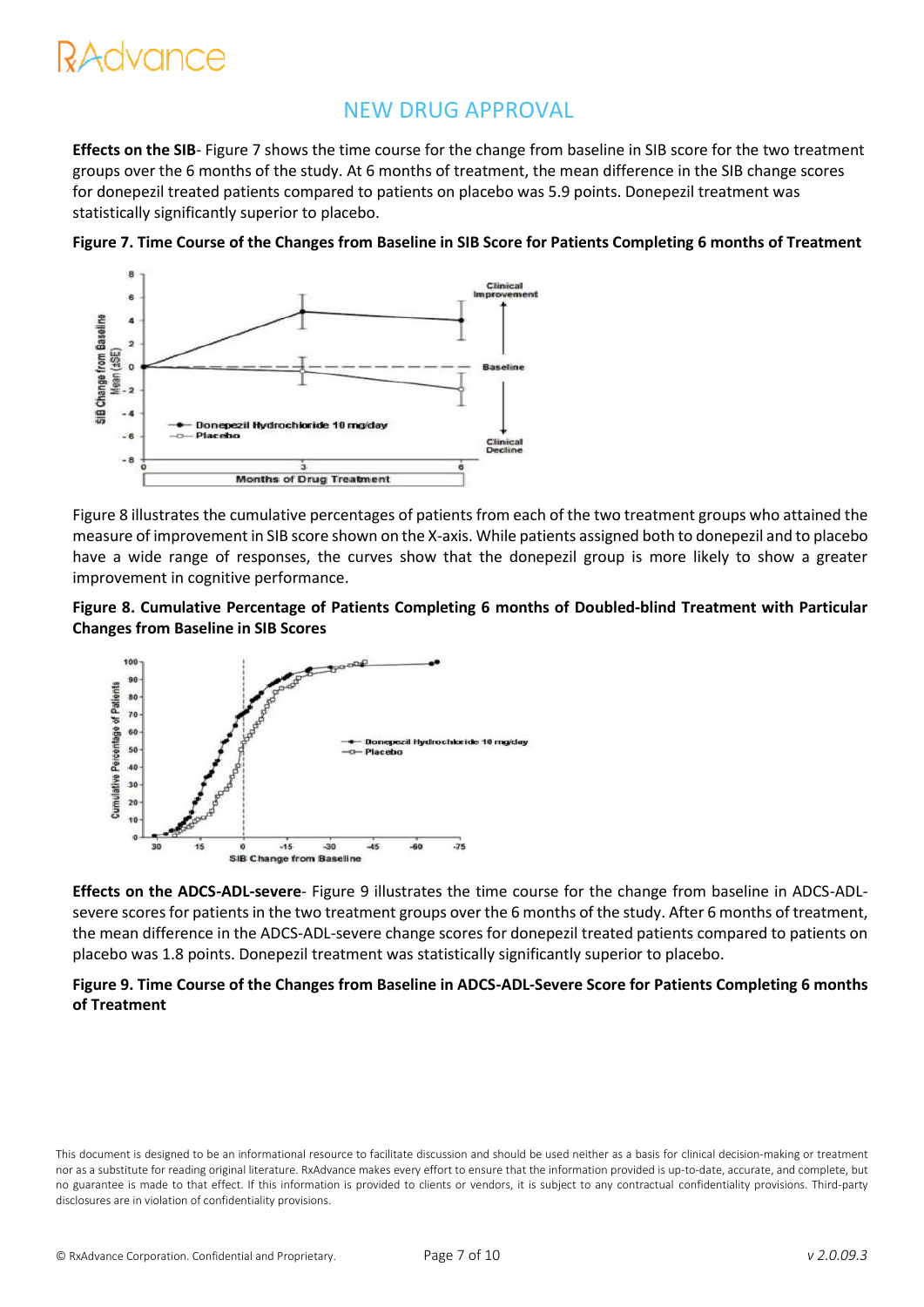### NEW DRUG APPROVAL



Figure 10 shows the cumulative percentages of patients from each treatment group with specified changes from baseline ADCS-ADL-severe scores. While both patients assigned to donepezil and placebo have a wide range of responses, the curves demonstrate that the donepezil group is more likely to show a smaller decline or an improvement.





**Japanese 24-Week Study (10 mg/day)-** In a study of 24 weeks duration conducted in Japan, 325 patients with severe Alzheimer's disease were randomized to doses of 5 mg/day or 10 mg/day of donepezil tablets, administered once daily, or placebo. Patients randomized to treatment with donepezil were to achieve their assigned doses by titration, beginning at 3 mg/day, and extending over a maximum of 6 weeks. Two hundred and forty-eight (248) patients completed the study, with similar proportions of patients completing the study in each treatment group. The primary efficacy measures for this study were the SIB and CIBIC-plus.

At 24 weeks of treatment, statistically significant treatment differences were observed between the 10 mg/day dose of donepezil and placebo on both the SIB and CIBIC-plus. The 5 mg/day dose of donepezil showed a statistically significant superiority to placebo on the SIB, but not on the CIBIC-plus.

#### **Adhesion of Adlarity® Transdermal System-**

This document is designed to be an informational resource to facilitate discussion and should be used neither as a basis for clinical decision-making or treatment nor as a substitute for reading original literature. RxAdvance makes every effort to ensure that the information provided is up-to-date, accurate, and complete, but no guarantee is made to that effect. If this information is provided to clients or vendors, it is subject to any contractual confidentiality provisions. Third-party disclosures are in violation of confidentiality provisions.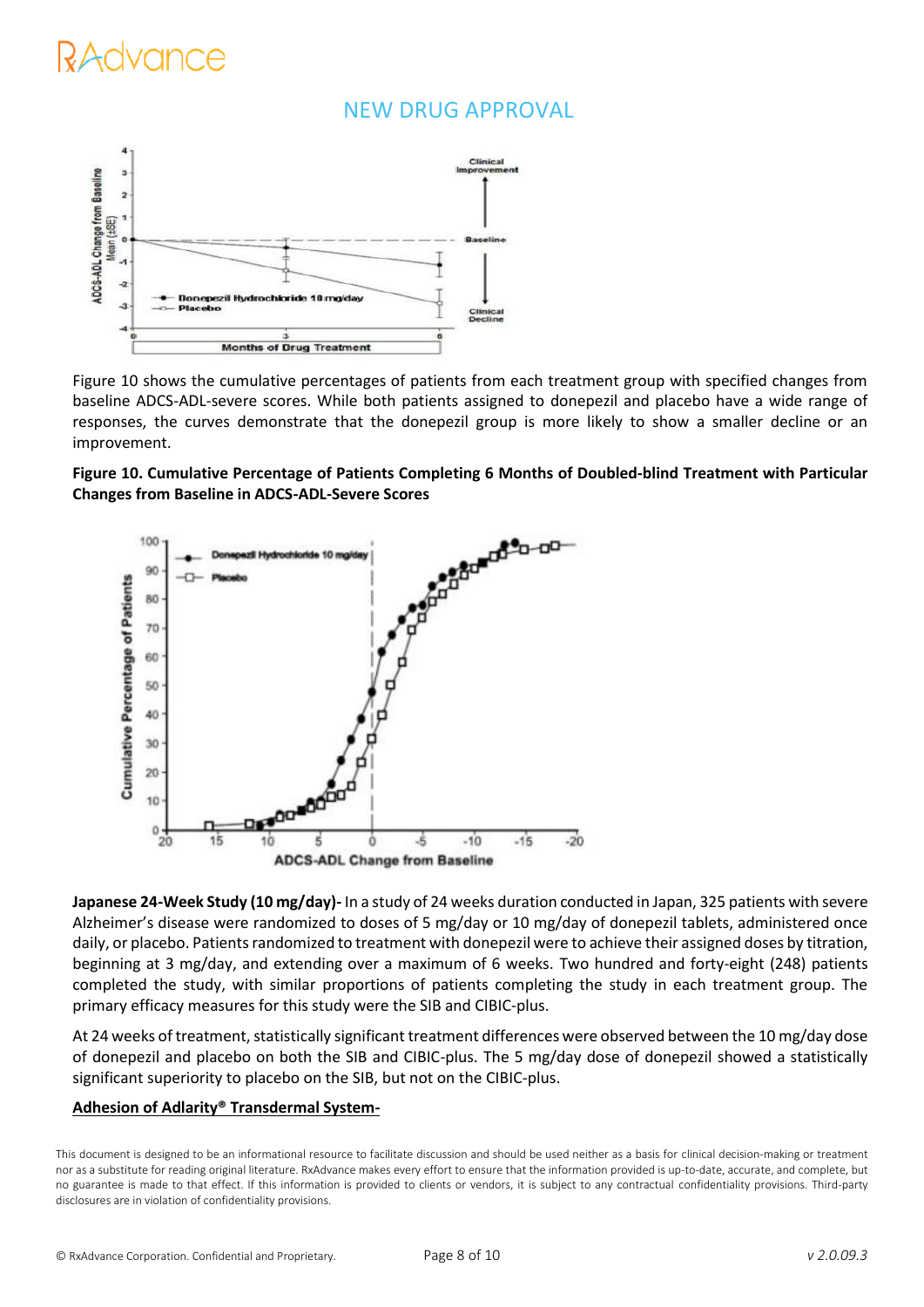# **?Advance**

### NEW DRUG APPROVAL

Based on a clinical study in 85 subjects, each wearing one Adlarity® 5 mg/day on the back, 80 transdermal systems (94%) exhibited 80% or greater surface area adhesion at all timepoints evaluated (every 12 hours) throughout the 168-hour wear period. Based on a clinical study in 85 subjects, each wearing an Adlarity® 10 mg/day for 168 hours on the back for 4 consecutive weeks, 307 of 338 transdermal systems (91%) exhibited 80% or greater surface area adhesion at all timepoints evaluated. No full detachments were seen for any transdermal system applied. In a separate study, which assessed wear at different application sites (back, thigh, and buttock), at least 85% of the transdermal systems applied at every site exhibited 80% or greater surface area adhesion for the duration of wear. One full detachment on the back was noted in the study.

#### **Safety**

#### ADVERSE EVENTS

Most common adverse reactions (greater than 5% with donepezil tablets and twice the placebo rate) are nausea, diarrhea, insomnia, vomiting, muscle cramps, fatigue, and anorexia.

#### WARNINGS & PRECAUTIONS

- Application-site reactions have occurred with Adlarity®. Allergic contact dermatitis should be suspected if application-site reactions spread beyond the size of the transdermal system, if there is evidence of a more intense local reaction (e.g., increasing erythema, edema, papules, vesicles), and/or if symptoms do not significantly improve within 48 hours after transdermal system removal.
- Cholinesterase inhibitors, including Adlarity®, are likely to exaggerate succinylcholine-type muscle relaxation during anesthesia.
- Cholinesterase inhibitors, including Adlarity®, may have vagotonic effects on the sinoatrial and atrioventricular nodes manifesting as bradycardia or heart block.
- Adlarity®can cause vomiting. Patients should be observed closely at initiation of treatment and after dose increases.
- Patients should be monitored closely for symptoms of active or occult gastrointestinal (GI) bleeding, especially those at increased risk for developing ulcers.
- Cholinomimetics, including Adlarity®, may cause bladder outflow obstructions.
- Cholinomimetics, including Adlarity®, are believed to have some potential to cause generalized convulsions.
- Cholinesterase inhibitors, including Adlarity®, should be prescribed with caution to patients with a history of asthma or obstructive pulmonary disease.

#### CONTRAINDICATIONS

- Known hypersensitivity to donepezil or to piperidine derivative.
- History of allergic contact dermatitis with use of Adlarity®

#### **Clinical Pharmacology**

#### MECHANISMS OF ACTION

Donepezil is postulated to exert its therapeutic effect by enhancing cholinergic function. This is accomplished by increasing the concentration of acetylcholine through reversible inhibition of its hydrolysis by acetylcholinesterase. There is no evidence that donepezil alters the course of the underlying dementing process.

#### **Dose & Administration**

#### ADULTS